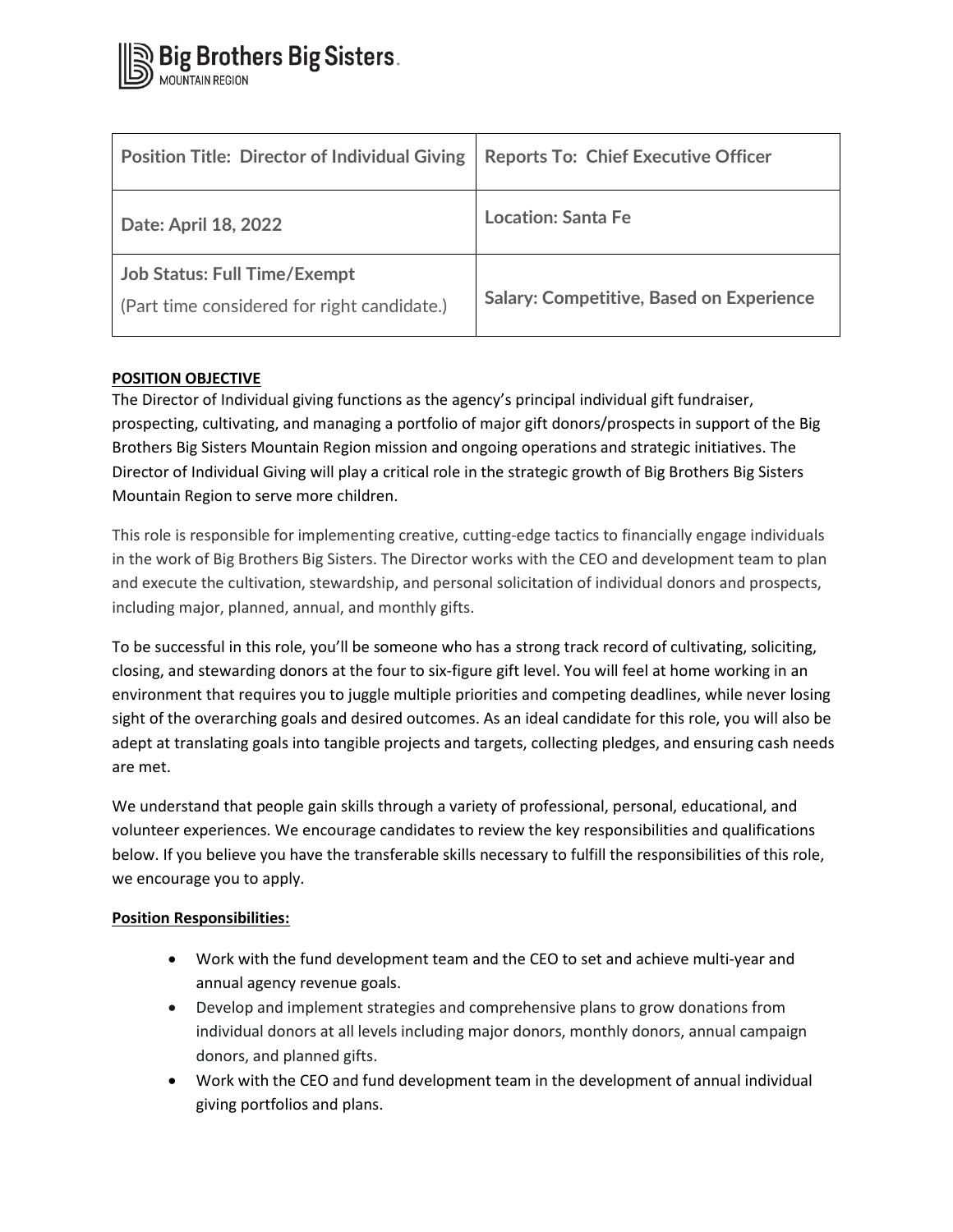Big Brothers Big Sisters.

- Serve as lead relationship manager for a personal portfolio of donors, implementing strategies to identify prospects, cultivate and steward relationships, and secure donations to reach established goals.
- Set up and conduct effective meetings with donors, identifying philanthropic interests, sharing giving opportunities, and closing, retaining, and upgrading gifts. Making 10-15 meaningful visits to donors or potential donors per month.
- Create individual goals and cultivation plan for each donor in the portfolio considering the donor's interest, motivation, giving pattern, and ask preferences.
- Work collaboratively with other program areas in the department to advance fundraising goals.
- Convert current one-time/event donors with high capacity to make major, multi-year investments.
- Work with the fund development team and the communications and grants manager in the design of individual giving proposals, reports, and promotional materials (i.e., website, newsletter, newspaper ads, directories, social media, letters, and brochures) to create proposals to secure gifts.
- Promote BBBSMR values among internal and external constituents. This includes a strong commitment to Justice, Equity, Diversity, and Inclusion.
- Meet quarterly and annual fundraising goals, with ability to increase annual revenue goal each year.
- Work with Board members to implement additional giving initiative including hosting cultivation events at their home or office, participation in the solicitation of new and existing donors, introducing new potential donors to BBBSMR.
- Collaborate with colleagues to develop and implement strategy to significantly expand the base of support from high-net-worth individuals.
- Develop and maintain a thorough working knowledge of BBBSMR's mentoring programs to effectively articulate the agency's priorities and fundraising objectives to donors.
- Develop and sustain a network of broad local support through networking, attending special events, and building relationships with organizations and individuals who can support the work of BBBSMR.
- Work with the CEO, business manager, management team, and the board to create a development budget/revenue projection and have a working knowledge of the development and overall organizational budget.
- Work with leadership to recruit volunteers for committee and board assignments and campaign and events support, with a focus on the Santa Fe area.
- Prepares reports for board meetings and senior staff meetings as needed.
- Maintain confidentiality of all donor-related information.

## **QUALIFICATIONS**

• Compelling and inspirational communicator.